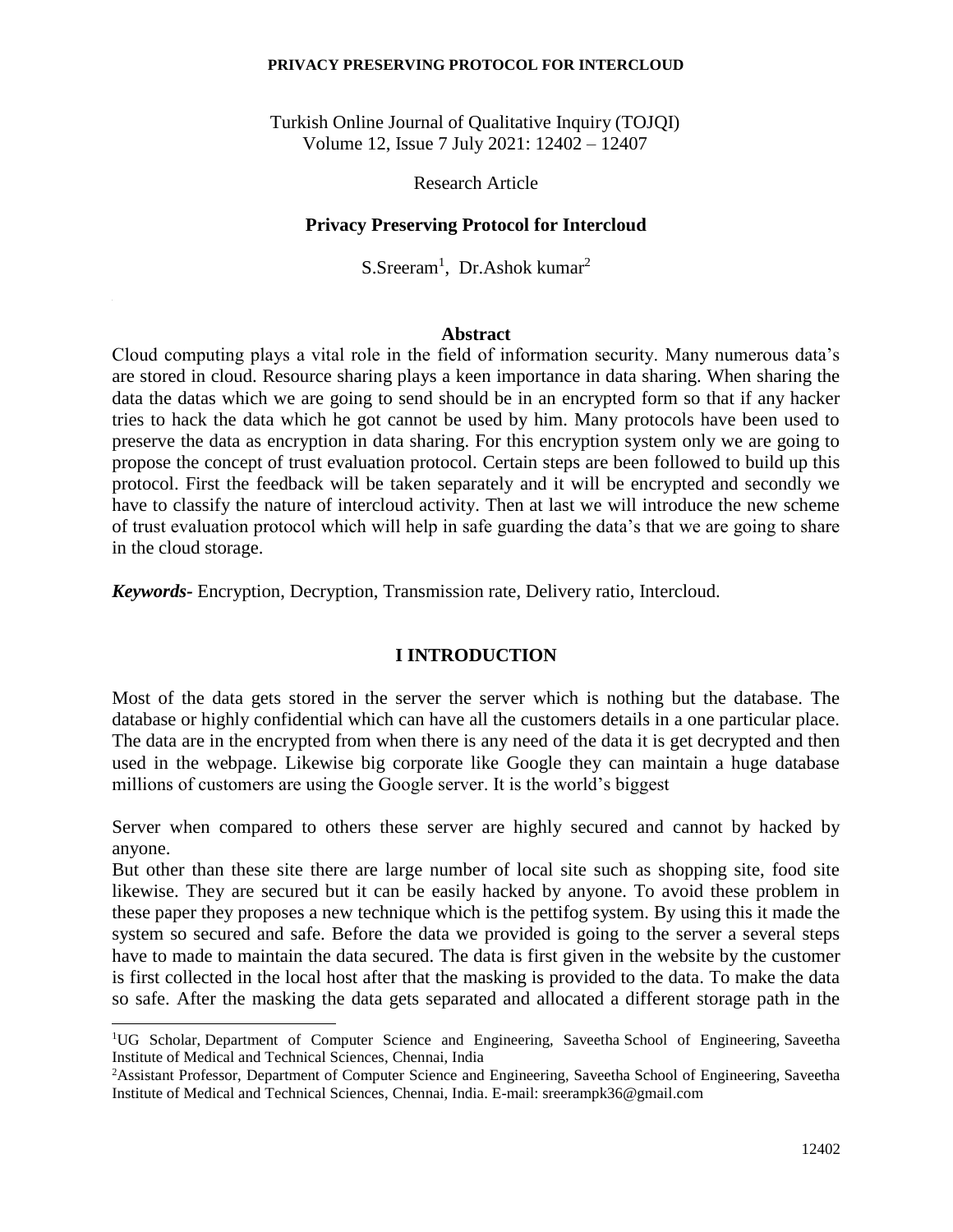server. Because the data of the one particular person in allocated at the same place it is easily to hack the data by the hackers. So the address of the data can varies and the fetching of the data can be avoided. The maximum process has been completed. Next stage is the firewall stage in which the data can be surrounded numerous firewalls. The pettifog algorithm has been used which can makes the data so safe and protect them from the hacking of original content. The data which is the local host can be moved to the database. Now the data become more safe and it cannot occupied by any of the third party member. The SQL inoculation system is implemented which act as anti-theft tool to the data of the persons who are all using the website. Each website has the server and the server can be monitored by the technical team. Even though the monitoring lakhs of people can entering and relieving the web which they can including the data. So it is difficult to monitor using the man power. This inoculation can provide the data and act as the security guard to safeguard all the bio data and the bank section. The details can be separated at various part of section the section can be separated at various part in the database. Each section has the separate address. The address can be gets stored in the web. When the particular person login the details get fetched together and displayed in the screen. For each customers the data can be separated the distributed data can be gathered and displayed in the system page. This system is more secured.

## **II LITERATURE SURVEY**

Jayaram Pradhan et., al., proposed the data communicates through the network layer from the transmitter to receiver. In WSN the security is not much effective. The data transfer between the nodes is highly efficient. Due to the lack of security in the communication path. The hackers can easily enter the main section by attacking the various layer of protocols in WSN. The AODV system faces the security issues when the discovery process took place. So the users get fear to use the network layer for the communication. In this paper they propose the NL-IDS system. In which it can detects the black hole of the person who fetching the data from the nodes. The node trust of the sensor layer can be calculated based upon the black holes. The watchdog timer is used to calculate the deviation of the each node at specific period of time. The overall deviation can be calculated to find out the average value. Each node can carry the past and the present data. The NL-IDS system can easily find out the affected node and it get replaced by the other node. The node can carry the information of the next node. The simulation can be made using the MATLAB to calculate the NL-IDS. This method can gives the high accuracy and efficiency with false alarm rate. [1]

Colin C. Murphy et., al., proposed the internet can plays a vital role in the every person life. All the confidential data can be handling in the internet. The data are getting stored in the database. The data can be easily hacked by the unauthorized person or by the hackers. The Internet of things which can plays the major role in the network part. The data can be uploaded and viewed in the IOT. The data can be transferred through the node. The router has the several nodes, the nodes are get interlinked to form the communication network. Hackers can create a malicious data pack at the neighborhood node. The data can be attacked by the malicious data pack. To avoid the hacking of the data in this paper they proposes the COTS devices which act as the communication protocol in which the data transfer can be made more confidential manner. The data in the path is more standard in which can be undetected by the hackers. The WSN which use the particular protocol for the data extracting if the protocol does not match it detects the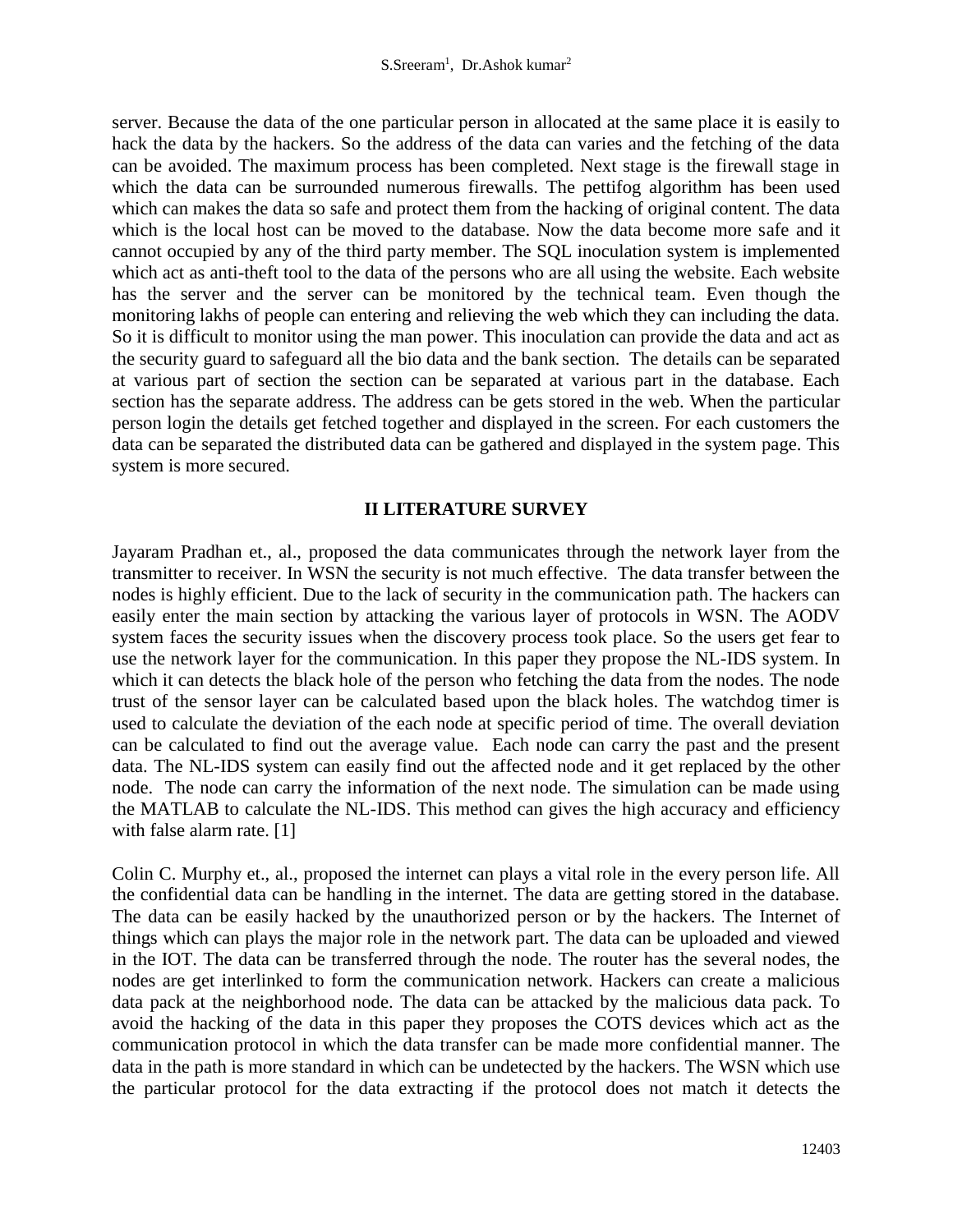### **PRIVACY PRESERVING PROTOCOL FOR INTERCLOUD**

malicious data. In further the ZIGBEE based data transmission it can communicate the data at fast rate. The ZIGBEE can be interlinked with ISM which can act as the head of the network. The COTS devices are installed to detect the malicious data in the node connection. [2]

Haruo Yokota et., al., proposed in wireless sensor network the data communication can made through the node to node transfer. Using the nodes the hackers can creates the malicious data in each node when the data reaches the node it subjected to the malicious attack. It can create a uncertainty condition and it affects the environment by creating false alarm. To avoid these problems in this paper they proposes the detecting of the abnormal node. The abnormal node can be detected by using two methods spatial temporal ST and multivariate attribute MVA of sensor correlations. The ST sensor data are get gathered in the separate medium and it makes cross comparison is made between the node streams and the sensors. The threshold value is compared with the cross comparison. The MVA data and the ST cross comparison data can be interlinked together to reduce the abnormal nodes. This method can avoid the false alarm system can safeguard the node data from the malicious attack. The data can be in the standardized path. So the unauthorized person cannot able to create a attack in the node path to fetches the data. [3]

Houbing Song et., al., proposed when compared to the other network system the wireless sensor network WSN which has the lack of security. Data communication can be made through the communication protocols. As the WSN system implied the use of various protocols can be increased. The increased protocols are mainly for the security purpose. These protocols can make the network layer more complex and it consume high amount of energy. To avoid this kind of problems in this paper they propose the knowledge based context aware approach. It can detect the malicious nodes present in the network layer. In the network layer knowledge based is in the base station, the knowledge based can accumulate all the data of the nodes. Nodes are connected in the form of cluster, the cluster head node which can block the malicious nodes in which data repetition appeared. Base station can affect the network layer this can be avoided by minimizing the security protection. [4]

Nei Kato et., al., proposed the WSN can extended the application in the field of the medical. The sensor can be setup in the body in which can reads the body parameters of the patient regularly. The sensed data whose resources are get limited. Environmental condition and the malicious attack can create a false data in which the false alarm is generated. If the false data of the patient can be transfer to the doctor, so based upon the false data the treatment is made which can affects the health of the patient. To make the WSN safe and secured in this paper they proposes the Bayesian network model based sensor network in which can prevents the data attack by the malicious node. This method can reads the training sets of the sensor data it can make the system process more accurate. The collection all the sensor data is avoided in this method. It can avoid the inaccuracy of data. The data base is maintained in which they collects the all the false alarm generated in the process. The number of false alarm generated is calculated and the performance is compared with the other methods. It can provide the better accuracy. [5]

Sunho Lim et., al., proposed the WSN has the lack of security in the physical protection and the co-ordination. The network protocols can be easily hacked by the unauthorized person. The DOS attack which is the denial of service attack which can affect the main server of the network layer or the current data communication path to fetches the data. To make the network layer more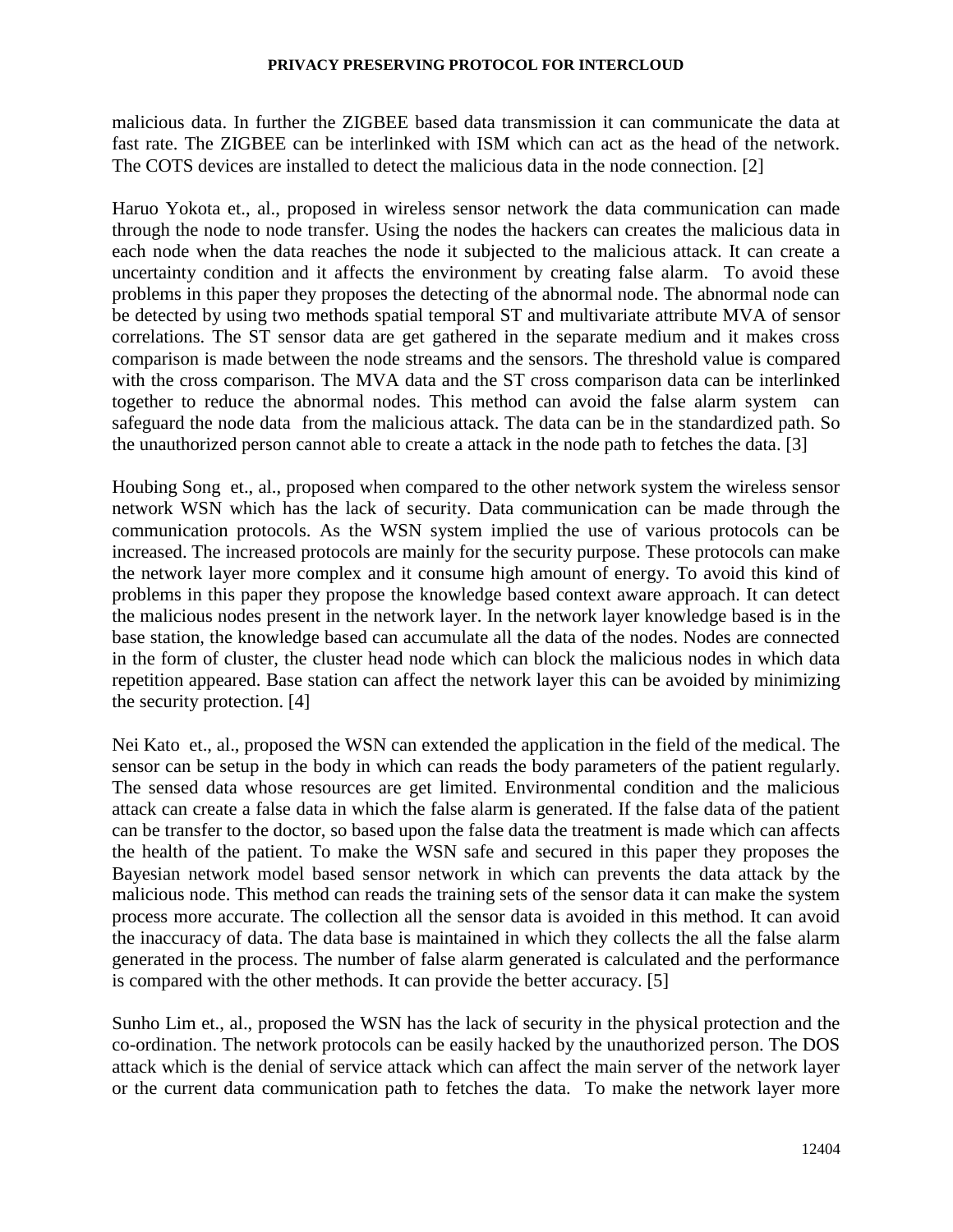secured in this paper they propose the SCAD method. The SCAD can create check point in the communication between each nodes. The checkpoints are counter measured for the forward data transfer technique. The checkpoint can detect the malicious node in the network layer The simulation has been made to detect the performance by using the countermeasure technique the PDR can be detected which is the packet delivery ratio. The consumption of the energy is less compared to the other safety methods. The accuracy can be increased by the use of the counter measure. [6]

G.S Binu et., al., proposed compared to the wired sensor network, the wireless sensor network is not much secured due to the lack of security. The WSN can extend the application in the traffic monitoring, military. Due to the security defects they are not much used in these fields. The data is broadcast at the time of transmission the attackers can create the security nodes can fetches the data. Selective forwarding attack can target the network layer can stops the traveling of the data forwarding, the data leakage can occurs at the place. In this paper they propose the energy efficient detection algorithm which can detect the forward attacking of the data packets. This method can provide the accurate data security. The checkpoint can detect the malicious node in the network layer The simulation has been made to detect the performance by using the countermeasure technique the PDR can be detected which is the packet delivery ratio. Malicious node can be detected in the network layer with the help of the energy efficient algorithm. It consumes less amount of power. The false alarm is reduced and the value is get recorded in the database. [7]

M. Rajesh et., al., proposed WSN can be applied in the field of the border security, radar surveillance etc., For the border security applications the data security in the network communication is more important. There are several types of attack to fetches the data in the communication layer. The false injection attack can attack the nodes of the data it is the dangerous attack in the network protocol. RSS, ECC are employed for the prevention of the false data injection in the communication path. The paper proposes the trusted parameter it can separate the node into two different mode malicious node and the non malicious node. The non malicious node can be used in the forward data transmission packet to the server. The simulation is made in the NS2 and energy consumption is also minimum. [8]

Donghui Li et., al., proposed Easy attack by the environment conditions, consumption of power, poor hardware constructions and the lack of security data. These drawbacks in the WSN can be overcome with implementing the paper. This paper proposes the novel trust routing protocol method it gathers the number of attributes of the sensor network such as the energy, data, and communication. The use the sliding window method to detect the malicious node in the network layer. The nodes can be interlinked to from the communication to secure the information in the path by use of this method. The time consumption can be reduced up to 7% and the data packets can be increased up to 12%. [9]

[Guruprasanna](https://ieeexplore.ieee.org/author/37086104472) et., al., proposed the MANET which is the mobile ad-hoc network it has the various node for the data transfer. The malicious node are get created and attack the data in the other nodes. So to detect the malicious node in this paper they proposes the CBDS method which is the co-operate in active bait discovery method which use the Reverse mapping technique to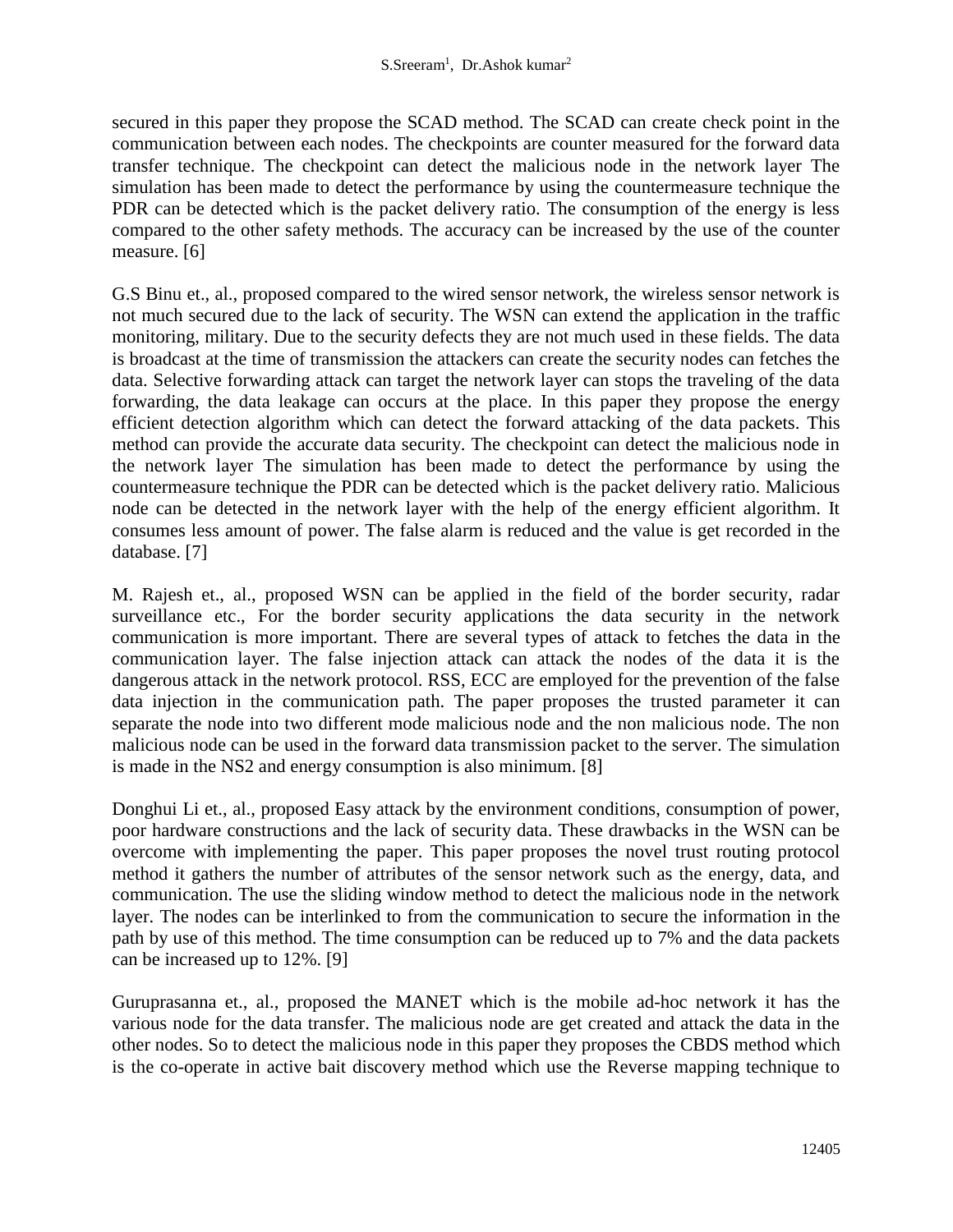### **PRIVACY PRESERVING PROTOCOL FOR INTERCLOUD**

create a effective to route to transfer the data from the node to the target and it avoid the data loss. Establishment of route can be made by the Dynamic source routing scheme.

## **III PROPSED METHOD OF PRIVACY PRESERVING**

In this paper they show about the preserving of the data of one's own data in cloud sharing and storage. They can preserve the data of the all the members in the cloud. This paper proposes the trust worthy evaluation method in which it act as the security barrier to prevent the extraction of the data by the unauthorized person.



**Figure 1: System Architecture**

# **IV RESULTS AND DISCUSSIONS**

In our proposed system we are going to develop a new trust evaluation protocol. All the data's feedback that we are going to share will be taken separately and encryption takes place. Secondly the nature of activity of the intercloud is classified. According to the nature of activity the data's that are going to be shared will be tabulated. At last our proposed system of giving trust worthy in the data's that are going to be shared takes place resulting in good accuracy in safeguarding the data's from attacks.



(a) Random-a,  $q \in [10, 100]$ . (b) Random-b,  $p \in [10\%, 100\%]$ 

**Figure 2: Effect of increasing m/n ratio on successful feedback recovery rate (SFRR)**